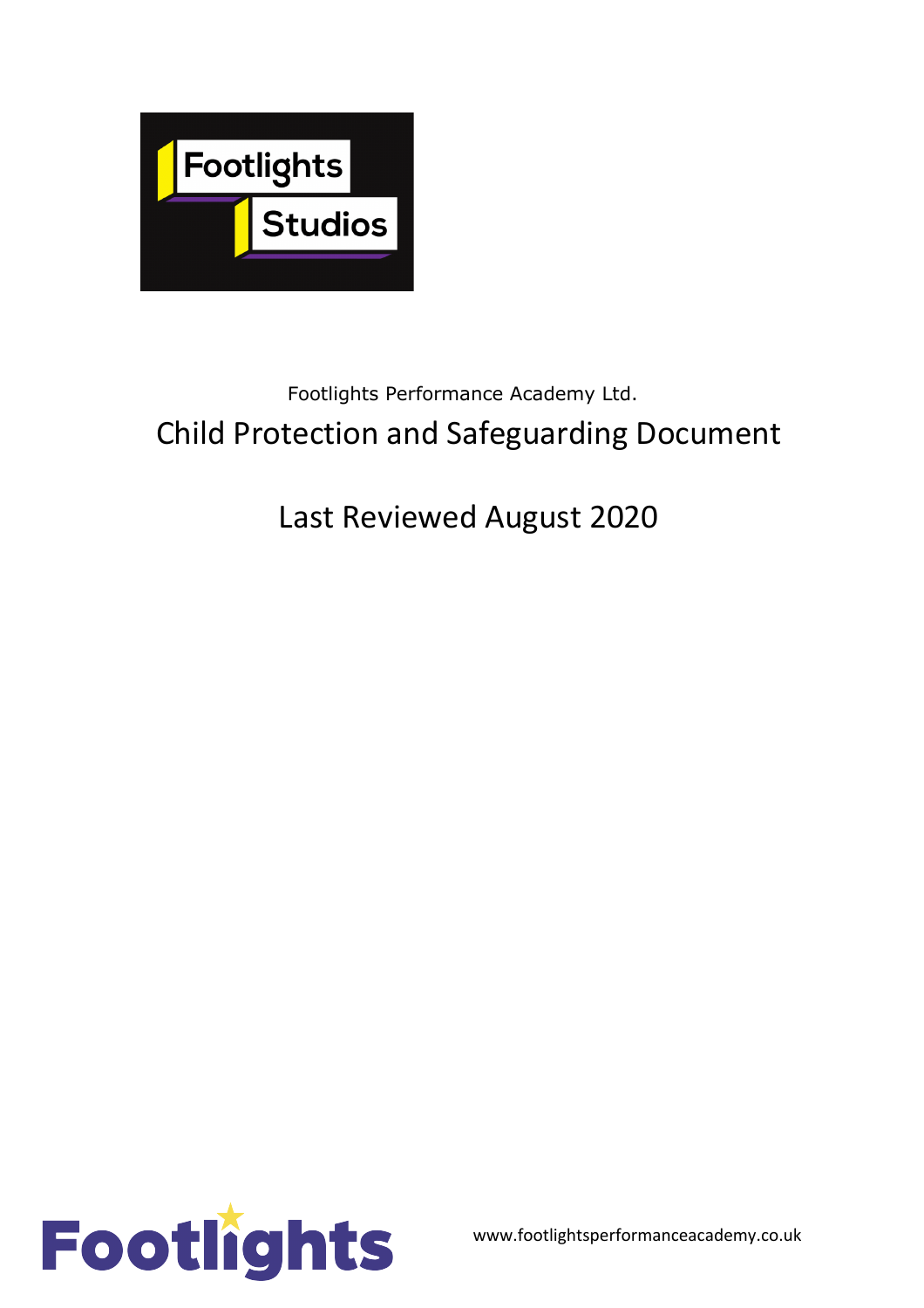#### **Contents**

- 1. Safeguarding
	- General Safeguarding Policy
	- Identifying children at a possible risk for abuse
	- FLOW CHART OF HOW TO RAISE CONCERNS
	- Dealing with allegations made against a footlights employee
	- Dealing with allegations made against a child
- 2. Behaviour Policies for staff and members.
	- Behaviour policy for adults working with children
	- Behaviour policy for footlights children
	- E-safety policy and agreement members and staff
- 3. Bullying
	- Anti-bullying policy
- 4. Complaints
	- Complaints procedure

#### **1. Safeguarding Policy**

Footlights aim to ensure all of our classes and events are a fun, safe and rewarding environment for all our staff and students. This policy applies to all staff, including the board of directors, staff members, volunteers, students, or those working for contractors on the behalf of Footlights Performance Academy.

The purpose of this policy:

- To protect children and young people who take part in Footlights classes and services. This also includes any other children who we may come into contact with through our services such as siblings of Footlights members.
- To provide our paid staff, volunteers and contractors with the overarching principles that guide our approach to safeguarding and child protection.

Footlights Performance Academy believes that any child or young person should never experience abuse of any kind. We have a responsibility to promote the welfare of all children and young people

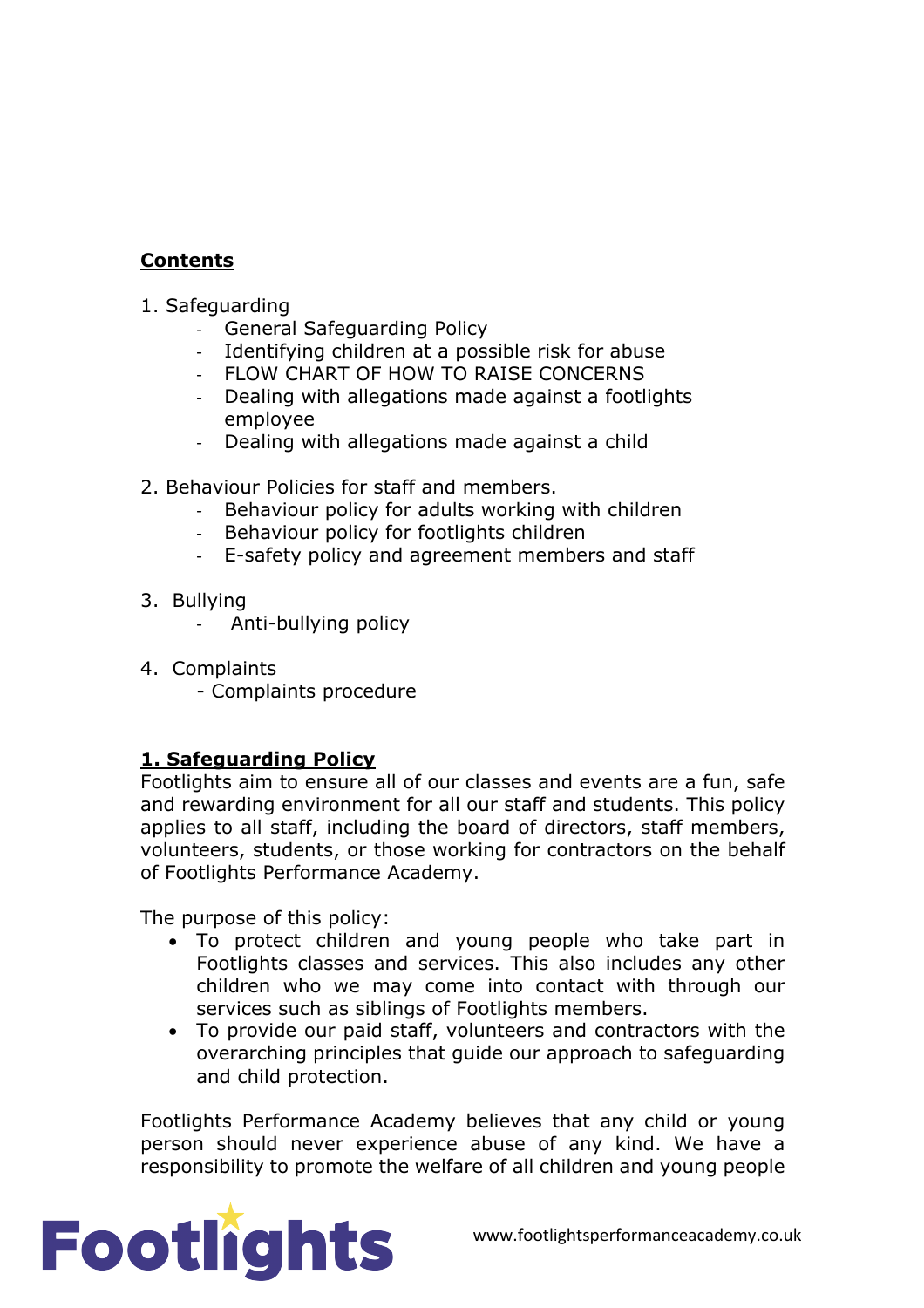and to keep them safe. We are committed to practice in a way that protects them at all classes and events.

#### Legal Framework

This policy has been drawn up on the basis of child protection training and on the basis of law and guidance that seeks to protect children. All Footlights active staff with have attended up to date Child Safeguarding briefing and training.

We recognize that:

- The welfare of children is paramount, as enshrined in the Children Act 1989.
- All children, regardless of age, disability, gender, racial heritage, religious belief, sexual orientation or identity, have right to equal protection from all types of harm or abuse.
- Some children are additionally vulnerable because of the impact of previous experiences, their level of dependency, communication needs or other issues.
- Working in partnership with children, young people, their parents, careers and other agencies is essential in promoting young people's welfare.

#### **We will seek to keep children and young people safe by:**

- Valuing them, listening to and respecting them.
- Appointing a Designated Safeguarding Officer (DSO) for children and young people, and a deputy safe guarding officer for safeguarding.
- Adopting child protection and safeguarding practices through procedures and a code of conduct for staff and volunteers.
- Developing and implementing an effective e-safety policy and related procedures.
- Providing effective management for staff and volunteers through supervision, support, training and quality assurance measures.
- Recruiting staff and volunteers safely, ensuring all necessary checks are made
- Recording and storing information professionally and securely in line with General Data Protection Regulation (GDPR policy).
- Using our safeguarding procedures to share concerns and relevant information with agencies who need to know, and involving children, young people, parents, carers and families appropriately.

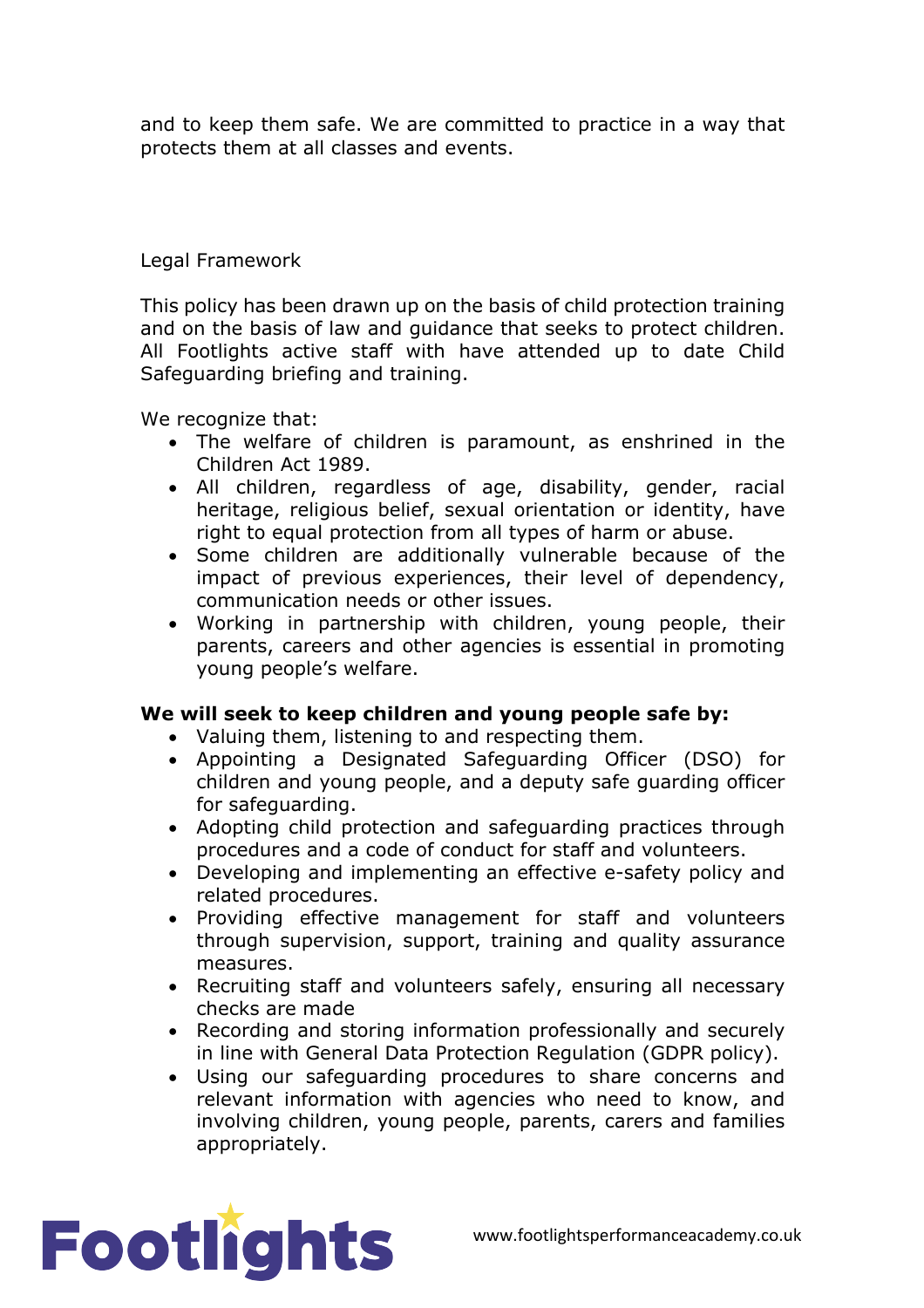- Using our policies and procedures to manage allegations against staff and volunteers appropriately.
- Providing & maintaining an anti-bullying environment and ensuring that we have a policy and procedure to help us deal effectively with any bullying that does arise.
- Ensuring that we have effective complaints and whistleblowing measures in place.
- Ensuring that we provide a safe physical environment for our children, young people, staff and volunteers, by applying health and safety measures in accordance with the law and regulatory guidance.

**Designated Safeguarding Officer: Name: Tina Kelly Telephone: 07902158519 Email: tina@footlightsperformance.com**

**Deputy Safeguarding Officer Name: Esther Munnion Telephone: 07841376891 E-mail: esther@footlightsperformance.com**

CEOP www.ceop.police.uk

NSPCC Helpline (24 hours) 0808 800 5000 We are committed to reviewing our policy annually. This policy has been reviewed, read and signed by all Footlights Performance Academy staff.

Last reviewed in: August 2020

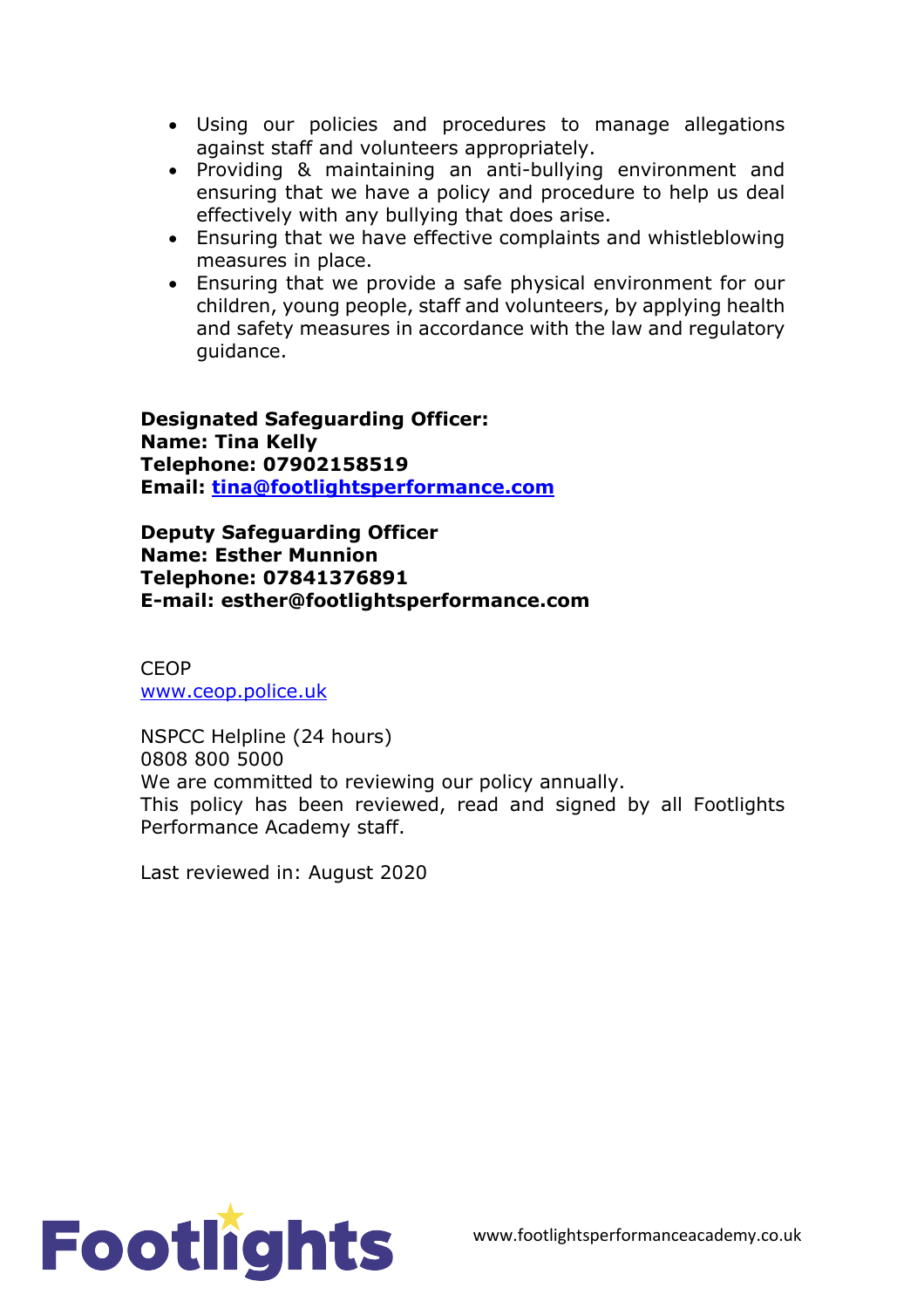## **Procedure for children at possible risk of abuse**

Purpose and aim of this procedure:

We aim to ensure that all children who attend Footlights and any other children who may come to the attention of Footlights, receive the protection and support they need if they are at risk of abuse.

This procedure provides clear direction to staff and volunteers at Footlights if they have concerns that a child is in need of protection.

#### **Different Types of Abuse;**

#### **PHYSICAL ABUSE SEXUAL ABUSE EMOTIONAL NEGLECT**

Ways that abuse might be brought to our attention:

- A child might make a direct disclosure about him or herself.
- A child might make a disclosure about another child.
- A child might offer information that is worrying but not a direct disclosure.
- A member of staff might be concerned about a child's appearance or about the behaviour of a parent or career towards a child.
- A parent or carer might make a disclosure about abuse that a child is suffering or at risk of suffering.
- A parent might offer information about a child that is worrying but not a direct disclosure.

Talking to a child who has told a staff member that he/she or another child is being abused:

Staff and volunteers will be clearly briefed on the procedures to take if a student informs them that he/she or another student is being (or they believe is being) abused.

All information will be documented and stored securely and confidentially in our child protection archive.

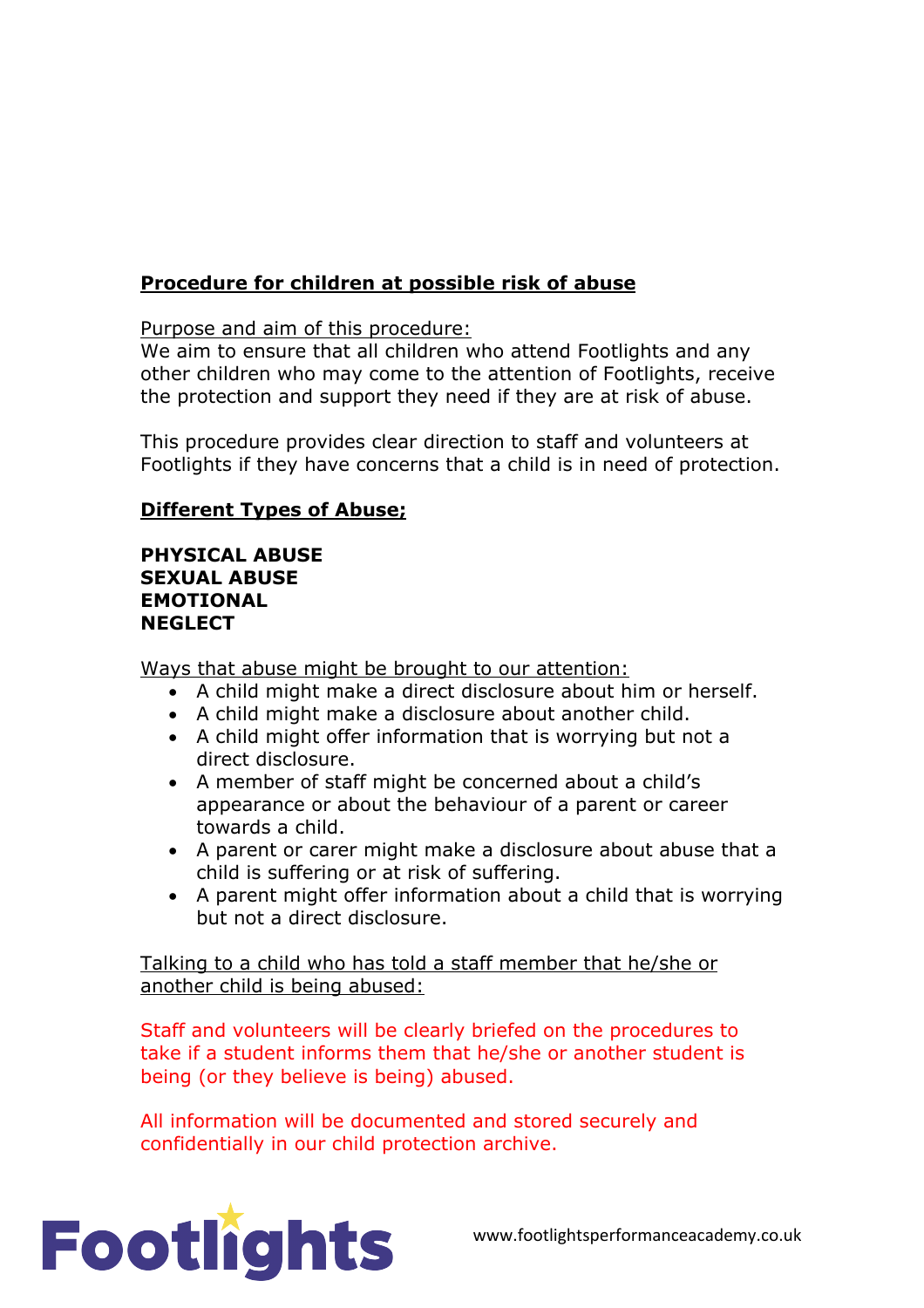Helping a child in immediate danger or in need of emergency medical attention:

- If the child is in immediate danger and is with you, remain with him/her and call the police.
- If the child is elsewhere contact the police and explain the situation to them.
- If he/she needs emergency medical attention, call an ambulance and while you are waiting for it to arrive get help from a first aider if there is one available. A first aid qualified member of staff will be present at all lessons taking place at Footlights Studios
- Contact will be made immediately with the Designated Safety Officer or Deputy DSO to fully brief them and forward on documented information.

Issues that will be taken into account are:

- The child's wishes and feelings.
- The parents right to know (unless this would place the child or someone else in danger, or would interfere with a criminal investigation).
- The impact of telling or not telling the parent.
- The current assessment of the risk to the child and the source of that risk.
- Any risk management plans that currently exist.

Once any immediate danger or emergency medical need has been dealt with, follow the steps set out in the flowchart at the end of this document. Staff and any volunteers will be clearly briefed and reminding regularly about the procedures of recording concerns.



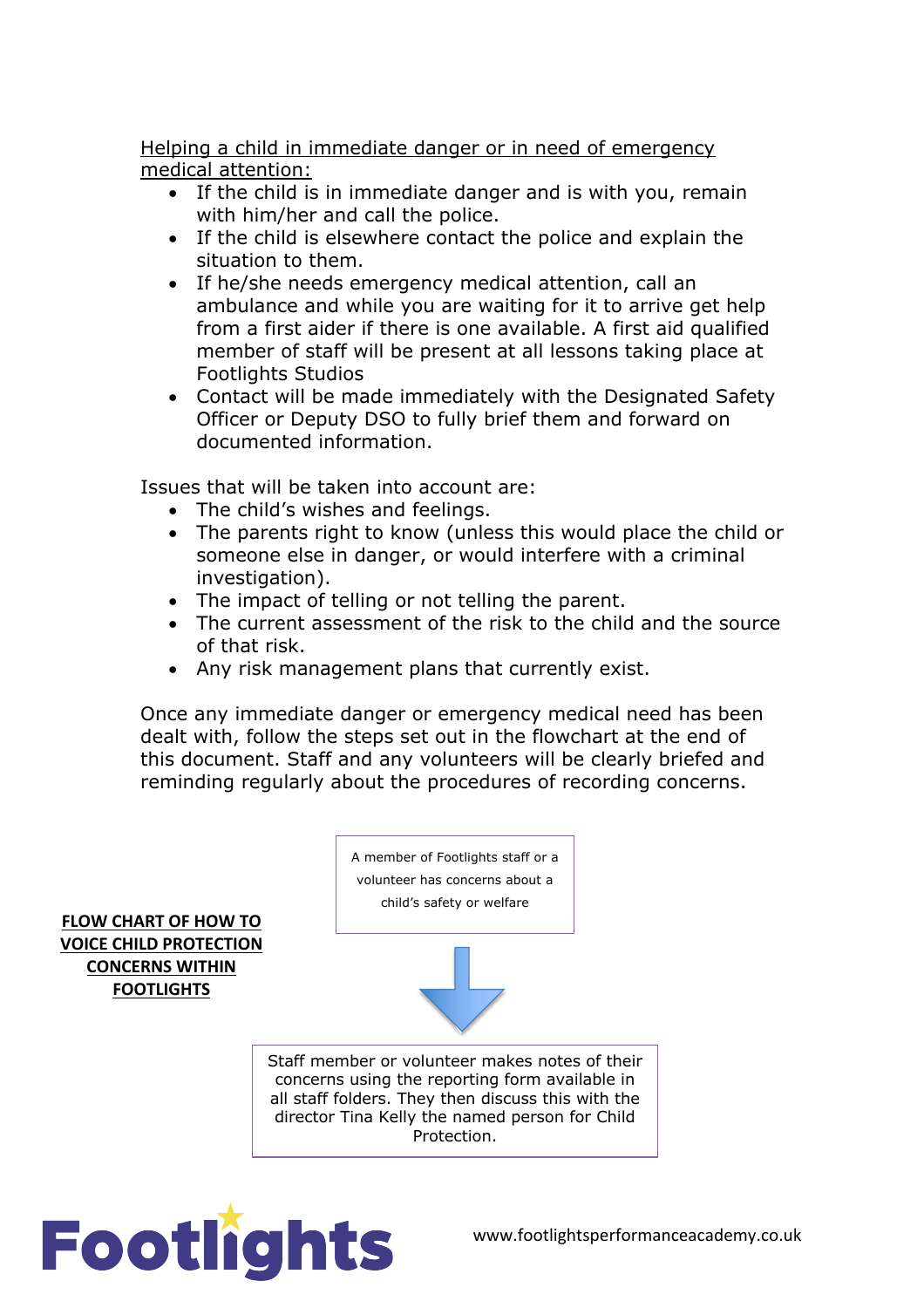



## **Footlights: Dealing with allegations made against and employee/volunteer**

In the event of an allegation being made against an adult working for or involved in Footlights.

The aims of this procedure are:

• To ensure that children who attend Footlights and any other children who may come to our attention are protected and



www.footlightsperformanceacademy.co.uk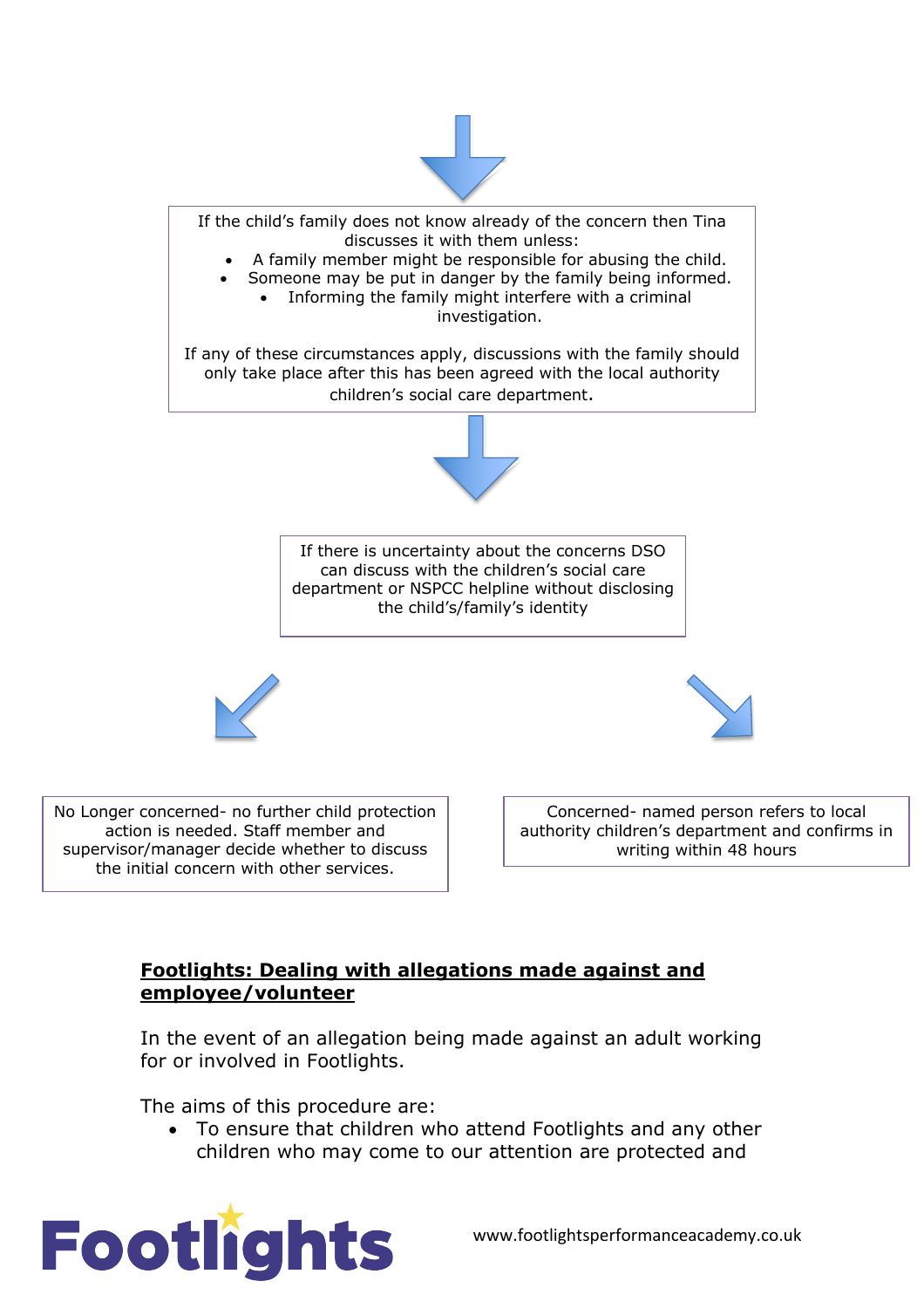supported following an allegation that they may have been abused by an adult from within Footlights.

- To ensure that there is a fair, consistent and robust response to any allegations made, so that the risk posed to other children by an abusive individual is managed effectively
- To facilitate an appropriate level of investigation into allegations, whether they are said to have taken place recently, at any time the person in question has been employed or volunteered with Footlights or prior to the person's involvement with Footlights.
- To ensure that Footlights continues to fulfill its responsibilities towards members of staff, volunteers or trustees who may be subject to such investigations
- To ensure that individuals are able to continue in their role if they have been at the center of allegations that are unfounded or deemed to be malicious in origin

This procedure applies to:

- Any member of staff or volunteer to whom an allegation of abuse has been made, that involves another member of staff or volunteer.
- Anyone in Footlights who may be required to deal with such allegations such as Footlights Directors and DSO and manage investigations that result from them.

#### **If an allegation is made or information is received**

There are potentially two issues that need to be dealt with as a matter of urgency:

1. Is a child in immediate danger or does she/he need emergency medical attention?

The member of staff informed or DSO should also inform the child's family if the child is in need of emergency medical attention, and arrange to meet them at the hospital or medical centre. The parents/ carers should be informed that an incident has occurred, that the child has been injured and that immediate steps have been taken to get help.

2. Is the person at the centre of the allegation working with children now?

If this is the case, the concern needs to be discussed immediately with the directors of Footlights and the designated safeguarding officer for children. One of these should then, in a sensitive manner,

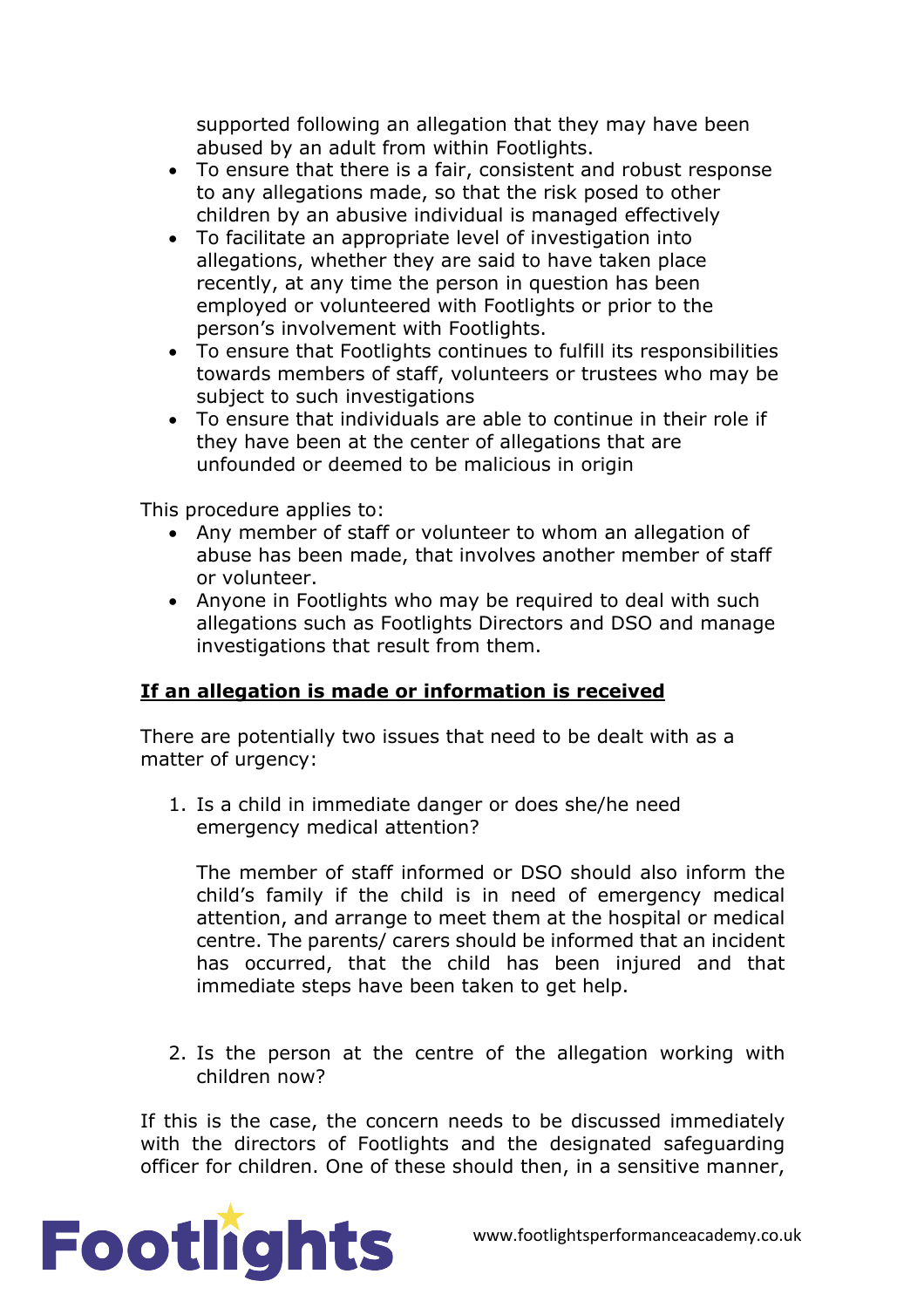remove the staff member involved in the allegation from direct contact with children.

It should then be explained to the person, in private, that there has been a complaint made against him/her, although the details of the complaint should not be given at this stage. The person should be informed that further information will be provided as soon as possible but that, until consultation has taken place with the relevant agencies and within the organisation, they should not be working with children. It may be best, under the circumstances, for the person to return home on the understanding that the manager or designated safeguarding officer for children will telephone him/her later in the day.

The information provided to him/her at this stage will need to be very limited. This is because discussions need to take place first with other agencies who may need to be involved, such as the local authority children's social care department or the police.

If the person is a member of a trades union or professional organisation, he/she should be advised to make contact with that body. Footlights will continue to support any members of staff during the period of investigation and will not assume any outcomes.

#### Reporting an allegation or concern

If the allegation is made by a child or family member to a member of Footlights staff or if a member of Footlights staff observes concerning behaviour by a colleague at first hand, this should be reported immediately to the directors and the designated safe guarding officer for Footlights.

If a staff member is concerned about the actions of a director another director should be informed or the designated safe guarding officer. If the person who is the subject of the concern is the designated safeguarding officer the matter should be reported to the directors.

Issues that need to be taken into account are:

- The child's wishes and feelings
- The parent's right to know (unless this would place the child or someone else in danger or interfere with a criminal investigation).
- The impact of telling or not telling the parent.
- The current assessment of the risk to the child and the source of that risk.
- Any risk management plans that currently exist.

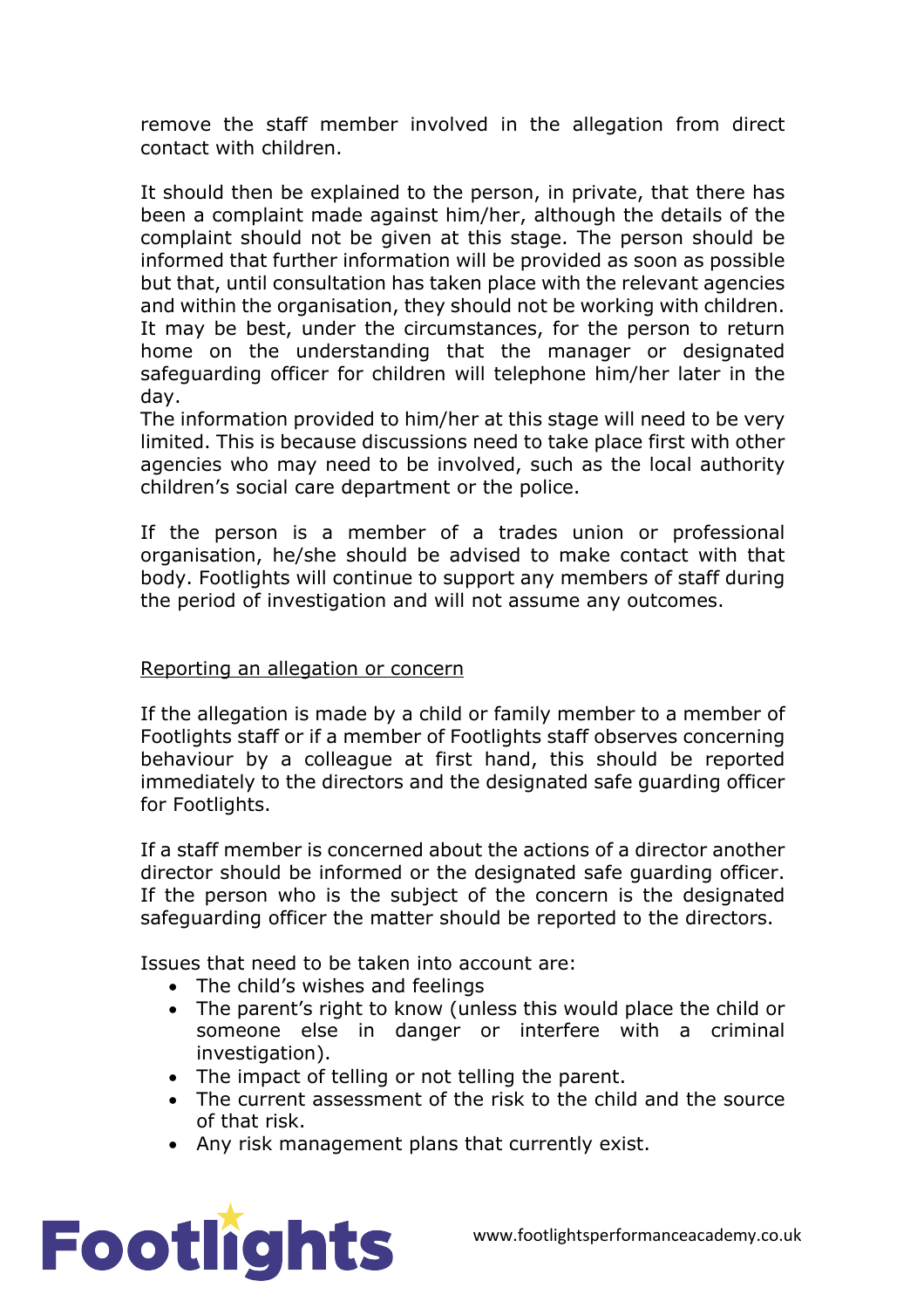Once any immediate requirement of emergency medical need has been dealt with, follow the steps set out in the flowchart at the end of the document.

#### When will we involve the local authority designated officer?

The designated safe guarding officer will report the allegation to the directors and to the local authority designated officer within one working day of the alleged behaviour of a Footlights staff/ volunteer suggests that the person in question:

- May have behaved in a way that has harmed or may have harmed a child.
- Has possibly committed a criminal offence against or related to a child.
- Has behaved towards a child in a way that suggests that he/she may be unsuitable to work with children.

If the information comes from another source the first information received by Footlights may be when the local authority makes contact in order to explain the situation. It should be asked from the outset that anything that has any relevance to the person's employment that this information is shared with Footlights and involve us in a strategy discussion.

#### Dealing with a criminal offence

If there is reason to suspect that a criminal offence may have been committed by a member of Footlights staff the local authority will contact the police and involve them in a similar strategy discussion which will also include Footlights' designated safeguarding officer.

Our designated safe guarding officer and directors will cooperate fully with any discussion involving the police and will expect similar cooperation from the police in terms of the sharing of information relevant to the person's employment.

#### Keeping a record of the investigation

• All those involved with dealing with the allegation should keep clear notes of the allegations made, any follow ups, actions and decisions taken together with the reasons for these.

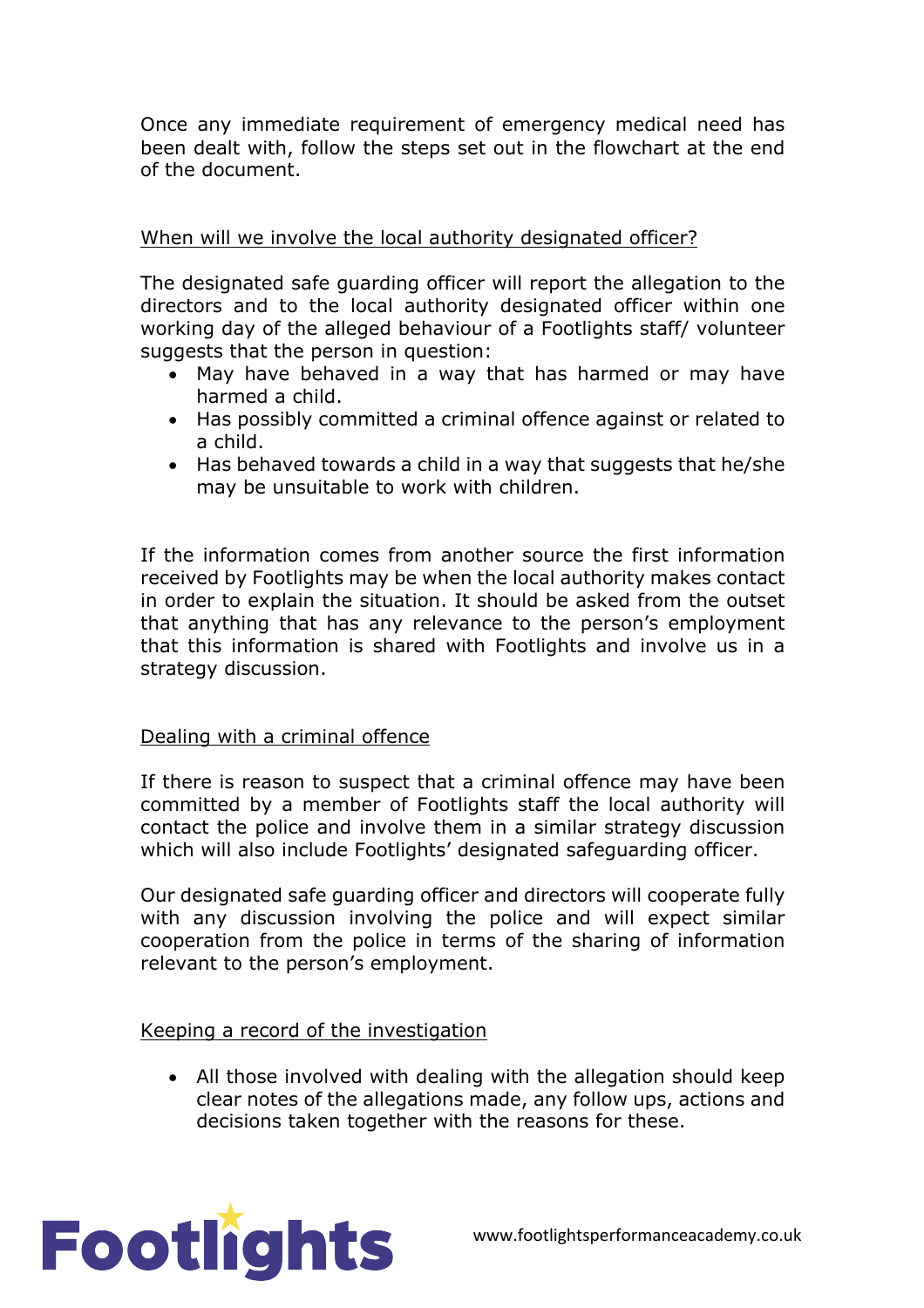- Footlights will compile these notes gradually as the situation unfolds and will be signed and dated by the person making them with their name printed alongside
- These notes will be kept confidentially on file and will be available to the person who they involve unless the local authority state any reason not to.

#### **Footlights Performance Academy- Allegations against a child**

Child protection or Bullying?

When faced with a situation of one child or young person behaving inappropriately towards another, a decision needs to be made by Footlights about whether the problem constitutes bullying or a child protection concern. This decision will be reached by our designated safety officer in consultation with the company directors and if necessary the local authority or other advisory bodies.

If the situation is confirmed as bullying it will dealt with in accordance with out anti bullying policy.

If the behaviour could be described as child abuse and has led to the victim possible suffering significant harm, then it must be dealt with under child protection procedures. This should include all incidents of sexual assault and all but the most minor incidents of physical assault.

All FPA staff have attended training to help them decide whether a situation can be confirmed as an incidence of bullying or whether it is a child protection allegation.

All relevant procedures will be carried out and the DSO informed appropriately in all instances. All information will be documented and stored securely and confidentially in our child protection archive.

#### **2. Behaviour Code for Footlights Adults Working with Children**

This behaviour code outlines the conduct we expect of all of our staff and volunteers. This includes students or outside contractors working with Footlights to undertake specific duties.

This behaviour code aims to help us protect children and young people from abuse and reduce the possibility of unfounded

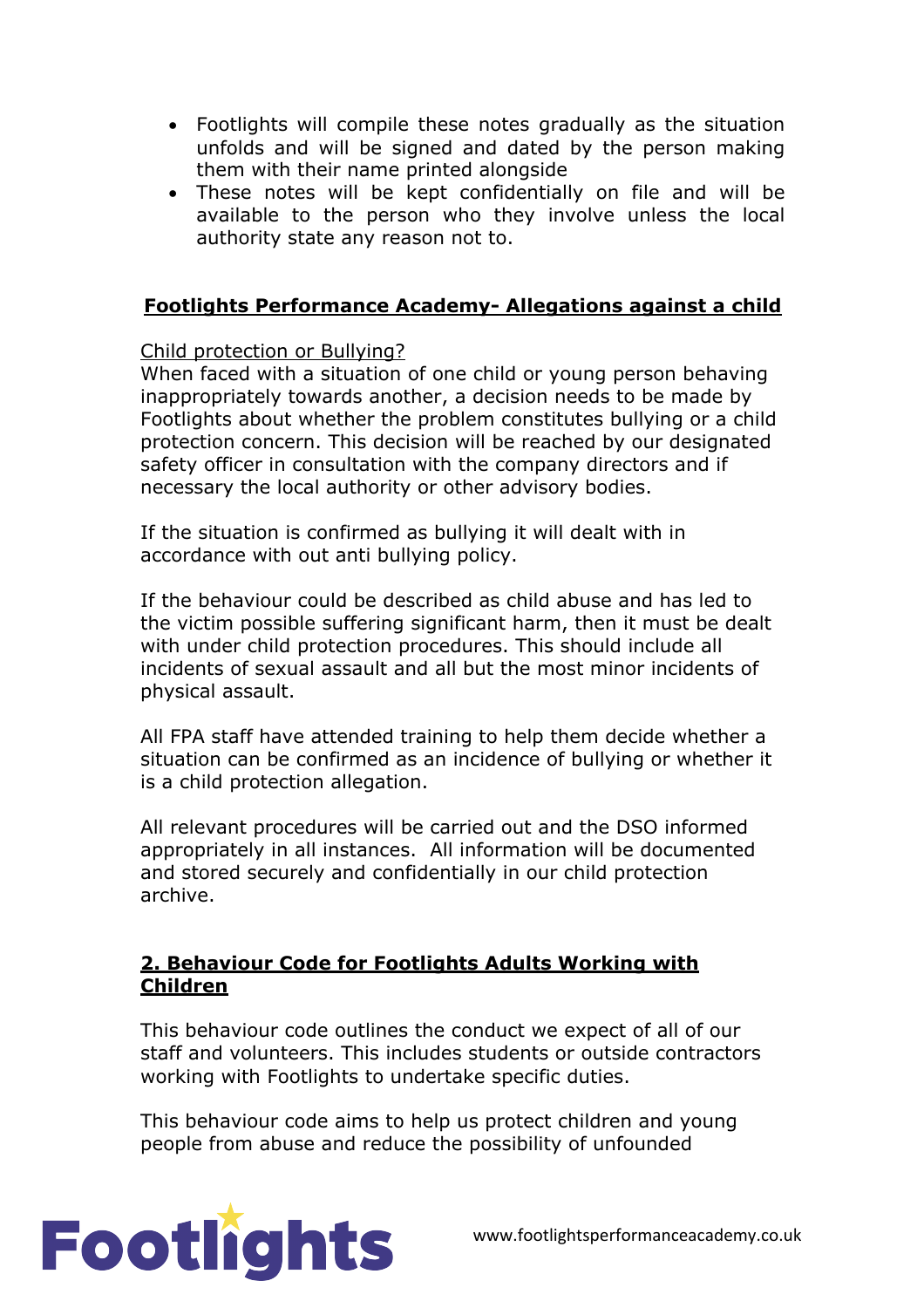allegations being made. It has been informed by the views of our staff and young people.

#### **Responsibility**

All FPA staff are responsible for;

- Prioritising the welfare of children and young people
- Providing a safe environment for children and young people
	- $\circ$  This includes ensuring equipment is used safely and for its attended purpose.
	- o This includes having a good awareness of issues to do with child protection and taking action when appropriate
- Following our principles, policies and procedures, including:
	- Child protection and safeguarding, whistle blowing, e-safety and other procedures outlined in this document.

-Staying within the law at all times

-modeling good behaviour for children and young people to follow **-**challenging all unacceptable behaviour and reporting any breaches of the behaviour code to Tina Kelly (Footlights Director and DSO).

# **Children's Rights**

# **You Should;**

- Treat children and young people fairly and without prejudice or discrimination
- Understand that children and young people are individuals with individual needs
- Respect differences in gender, sexual orientation, culture, race, ethnicity, disability and religious belief systems between yourself and others, and appreciate that all participants bring something valuable and different to Footlights
- Challenge any discrimination and prejudice
- Encourage young people and adults to speak out about attitudes or behaviour that makes them feel uncomfortable.

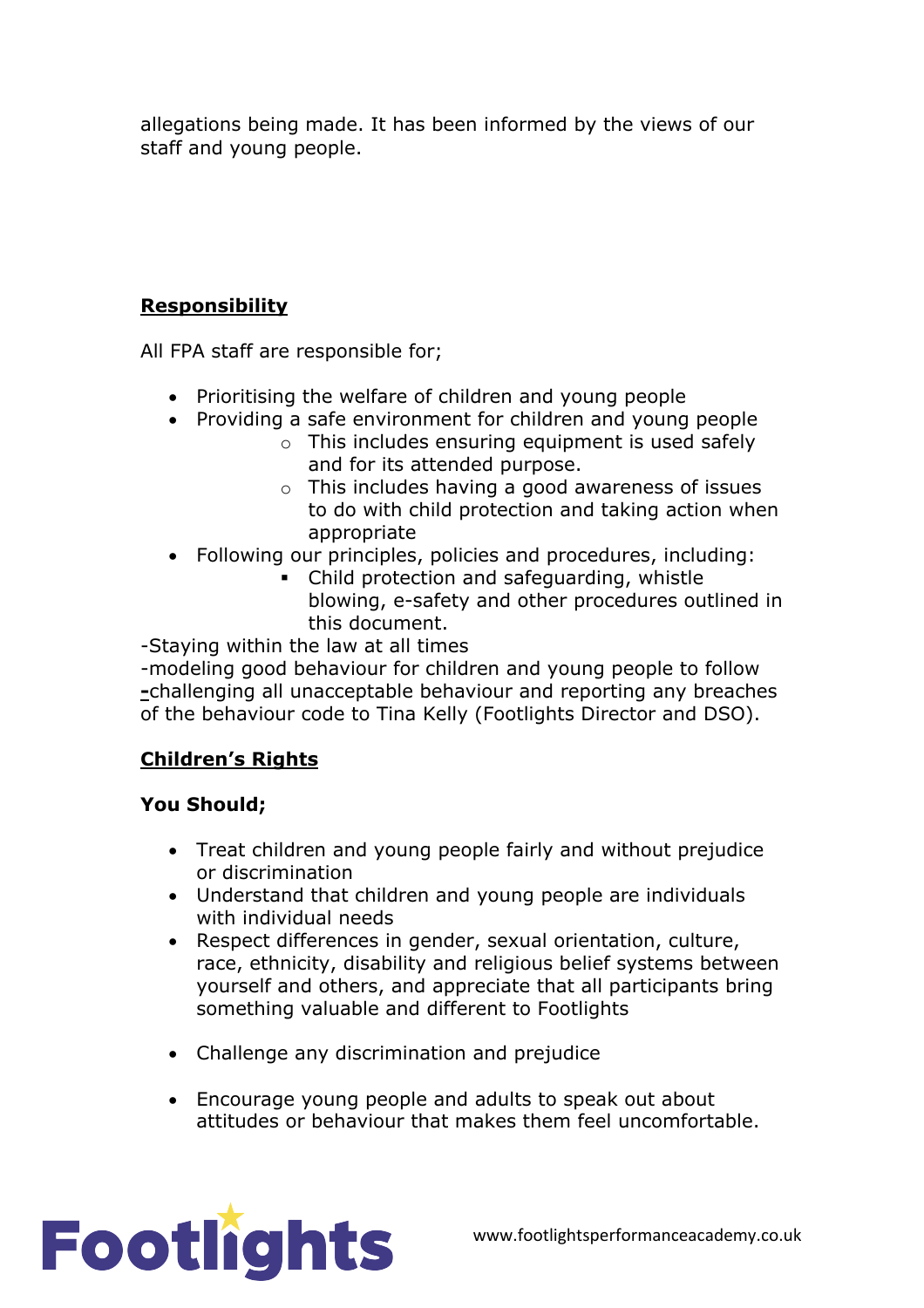# **Relationships**

#### **All staff must:**

- Promote relationships that are based on openness, honesty, trust and respect
- Avoid favouritism
- Be patient with others
- Use special caution when discussing sensitive issues with children or young people
- Ensure your contact with children and young people is appropriate and relevant to the work that you are involved with within Footlights
- Ensure that whenever possible there is more than one adult present during activities with children and young people
	- o If this isn't possible, ensure that you are within sight or hearing of other adults
	- o If a child specifically asks for or needs some private time with you, ensure other staff or volunteers know where you and the child are
- Only provide personal care in an emergency and make sure there is more than one adult present if possible.
	- o This is unless you are working under specific circumstances where it has been agreed that the provision of personal care is part of your role and you have been trained to do this safely.

# **Respect**

# **All staff must;**

- Listen to and respect children at all times
- Value and take children's contributions seriously, actively involving them in planning activities whenever possible
- Respect a young person's right to personal privacy as far as possible
	- o in some cases it may be necessary to break confidentiality in order to follow our child protection procedures, if this is the case it is important to explain this to the child involved.

# **Unacceptable Behaviour**

When working with children and young people, staff and volunteers must not;

- Allow concerns or allegations to go unreported
- Take unnecessary risks
- Consume alcohol or use illegal substances
- Develop inappropriate relationships with children and young people

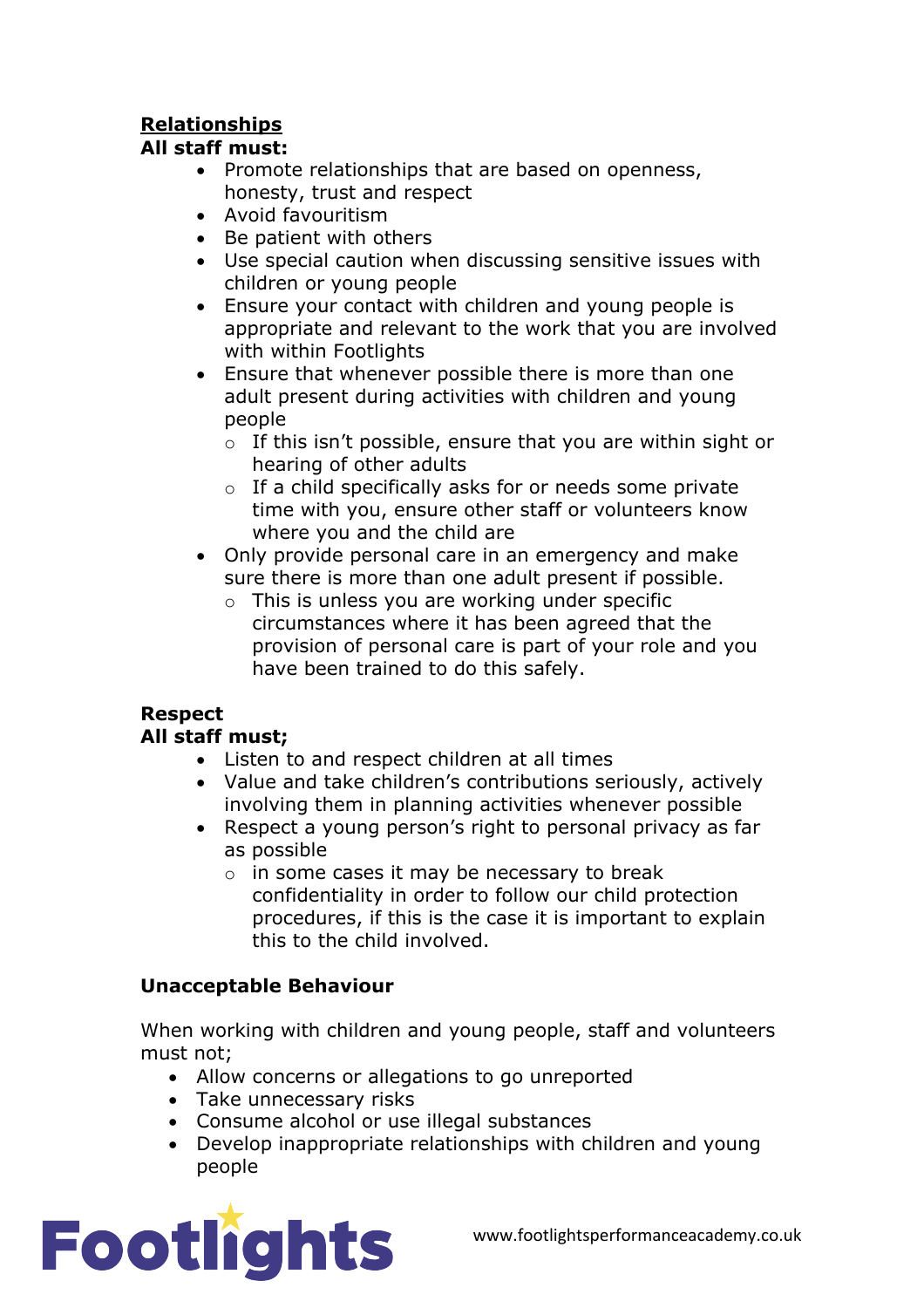- Engage in behaviour that is in anyway abusive
	- o This includes having any form of sexual contact with a child or young person.
- Let children and young people have you personal contact details or have contact with them via a personal social media account
- Act in a way that can be perceived as threatening or intrusive
- Patronise or belittle children and young people
- Make sarcastic, insensitive, derogatory or sexually suggestive comments or gestures to or in front of children and young people.

## **Behaviour Code for Footlights Young Performers**

This code of behaviour aims to make sure everyone in Footlights knows what is expected of them and feels safe, respected and valued.

Footlights must make sure that everyone taking part in our classes and events has seen, understood and agreed to follow the code of behaviour, and that they understand the consequences of inappropriate behaviour.

For the benefit of our younger members we ask that parents read and understand this document and involve them in a short discussion about our expectations in a way that is easy for them to understand.

#### **Basic Principles**

- Identify acceptable and unacceptable behaviour
- Encourage cooperation, honesty, fairness and respect
- Create an environment where your self- esteem, self-respect and self-confidence will grow
- Encourage you to take responsibility for your own behaviour
- Encourage for you to recognize and respect the rights of others
- Help resolve and conflicts that arise and make it clear what will happen if you decide not to follow the code.

#### **Expected student behaviour;**

- Cooperate with others
- Be friendly
- Listen to others

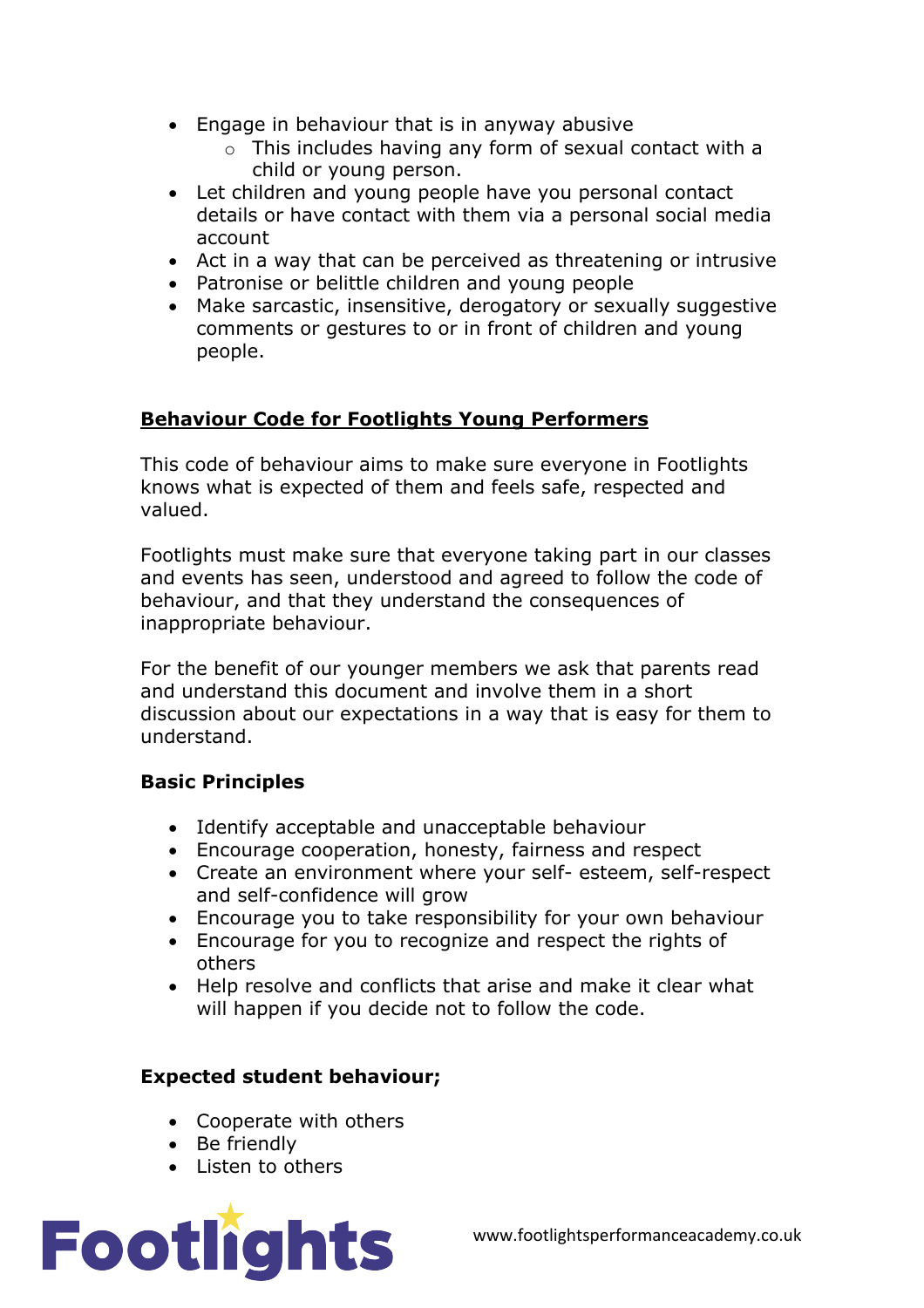- Be helpful
- Have good manners
- Treat everyone with respect
- Take responsibility for your own behaviour
- Talk to your class teacher at Footlights about anything that worries or concerns you
- Follow this code of behaviour and other rules (including the law)

#### **What happens if a student decides to not follow the code of behaviour?**

If a student behaves inappropriately at Footlights, staff will remind them about the code of behaviour and ask them to comply with it. An opportunity will be given to decide to change their behaviour.

If unacceptable behaviour continues, they (the student) will be given a formal warning by the Footlights Directors. This will involve a discussion about why they have been behaving inappropriately and if Footlights staff can support them in making the decision to follow the behaviour policy.

If they continue to not comply with the behaviour policy following a formal warning, then Footlights Directors reserve the right to ask them to leave the class concerned and potentially all Footlights classes that the student participates in.

#### **Child Protection Procedures**

If any member of staff or volunteer becomes concerned that a student's behaviour suggests they may be at risk of significant harm or that they may present a risk of significant harm to other children, staff will follow child protection procedures. This may involve making a referral to the local authority children's social care department.

#### **The role of parents and carers**

We see parents and carers as valuable partners in promoting positive behaviour and will involve them as appropriate. We will always inform and involve an individual's parents or carers if a student receives a formal warning for inappropriate behaviour.

#### **Footlights E- Safety Policy**

This policy and the procedures that underpin it apply to all staff, including directors, paid staff, volunteers and sessional workers, students or contractors and anyone working on behalf of Footlights Performance Academy.

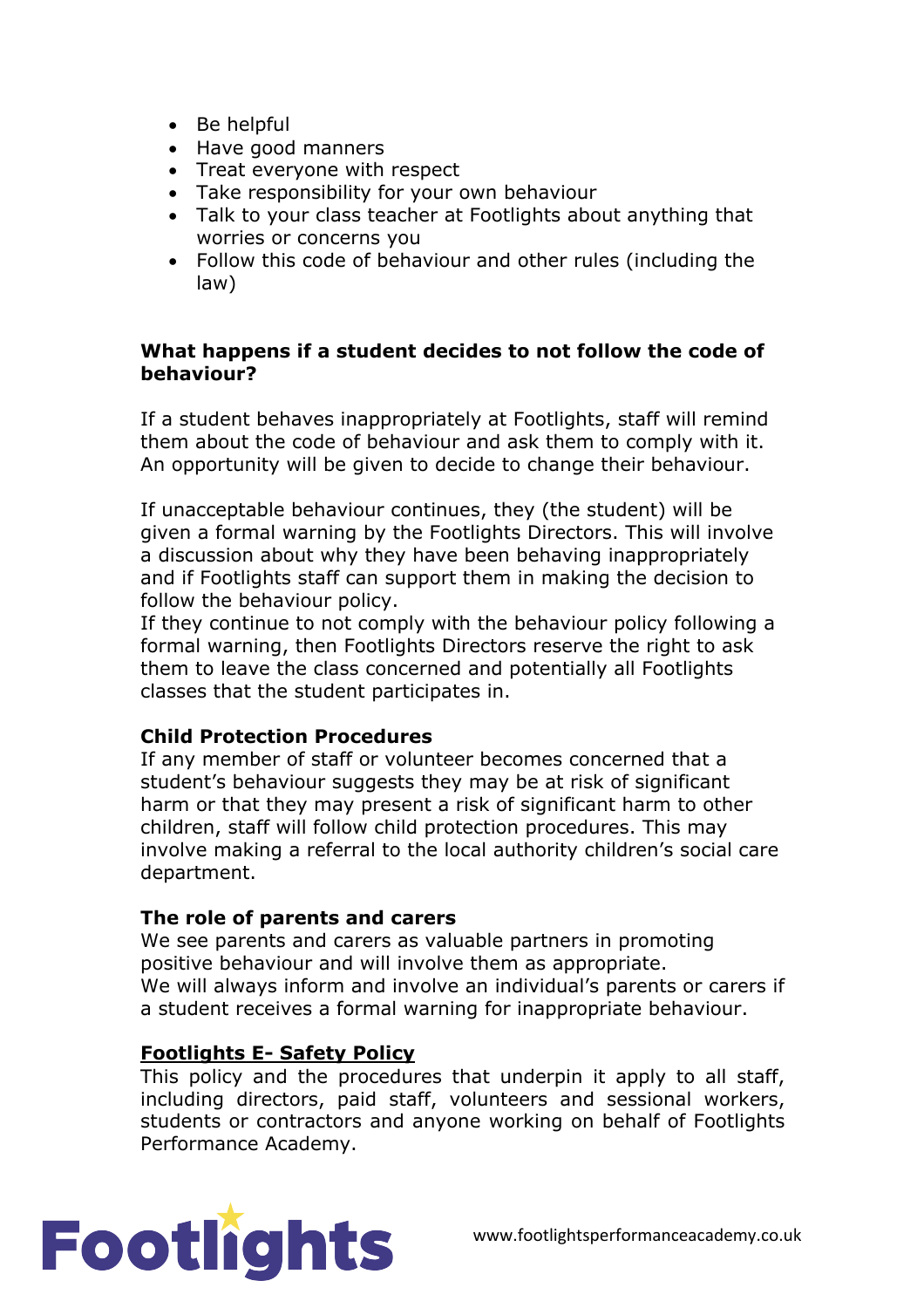#### Purpose of Policy

- Although children do not use information technology as part of Footlights Classes and events we recognise that they all have access to their own personal devices and may bring these to our classes and this policy is for their protection.
- To provide staff and volunteers with the overarching principles that guide our approach to e-safety
- To ensure that, as an organization, we operate in line without values and within the terms of the law of how we use information technology and behave online

We recognise that:

- The use of information technology is an essential part of all of our lives and is a brilliant resource for Footlights performance Academy (especially given the Covid-19 pandemic and the use on online lessons). It is involved in how we as an organisation gather and store information, as well as how we communicate with each other. It is also an intrinsic part of the experience of our children and young people, and is greatly beneficial to all. However, it can present challenges in terms of how we use it responsibly and, if misused either by an adult or a young person can be potentially harmful.
- The welfare of the children/young people who come into contact with our services is paramount and should govern our approach to the use and management of electronic communications technologies and online behaviour
- All children, regardless of age, disability, gender, racial heritage, religious belief, sexual orientation or identity, have the right to equal protection from all types of harm or abuse
- Working in partnership with children, young people, their parents, carers and other agencies is essential in promoting young people's welfare and in helping young people to be responsible in their approach to e-safety

We will seek to keep children and young people safe by:

- Appointing an e-safety coordinator (DSO)
- Developing procedures that provide clear and specific directions to staff, volunteers and students on how to behave online and the appropriate use of IT
- Use our procedures to deal firmly with any examples or inappropriate use of IT whether by an adult or child.
- Informing parents and carers of incidents or concerns as appropriate.
- Ensuring that personal information is not published on our website.

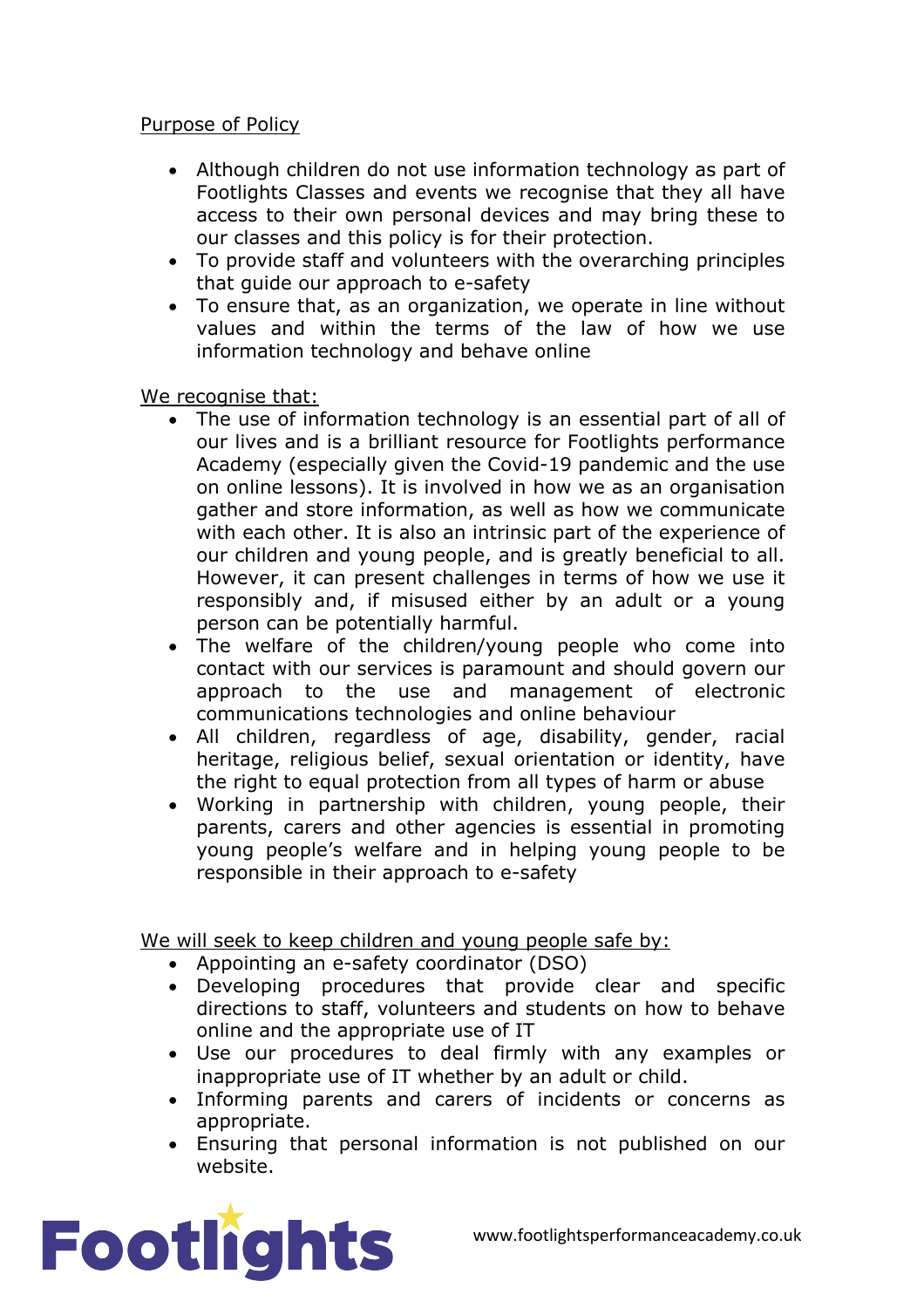- Ensuring that the correct permission is obtained before using images of children for promotional material.
- Risk assessing in advance any social media tools used in the course of our work with children, young people and families, this assessment to be carried out by the member of staff wishing to use them.
- Examining and risk assessing any emerging new technologies before they are used within Footlights.

#### **E-safety and Electronic device policy for Footlights Members**

This agreement is part of our behaviour code for Footlights members. It also fits with our overarching e-safety policy and expectations of Footlights staff and volunteers.

Young Person: Please read this agreement and discuss it with your parent/carer. If there is anything you don't understand you can also discuss this with your class teacher/Tina.

Parents/carers: please read and discuss this agreement with your child, and then sign it on their behalf.

#### **E-Safety**

During these unprecedented times due to the global pandemic of Covid-19, there will be the need to teach some classes virtually through the online platform Zoom.

To ensure we maintain all of our child protection responsibilities, there are some strict guidelines we should all adhere to.

**Online Group teaching** – This will always take place with at least 2 FPA staff members present at every online class. We advise all students that they should log on to each class in an area where parental supervision can be made if parents wish to. This is highly recommended with our younger students as some parental assistance may be required for some activities.

If teaching is on a 1:1 basis (private tuition), we would request and recommend the student logs on to each class in an area with parental supervision. This protects both students and FPA teaching staff.

*NB: If this is not possible, we ask if parents can make contact with Tina or another member of the FPA staff team in advance to discuss this.*

#### **During Class at Footlights Studios Under 11s**

• No mobile phones are allowed in Footlights classes.

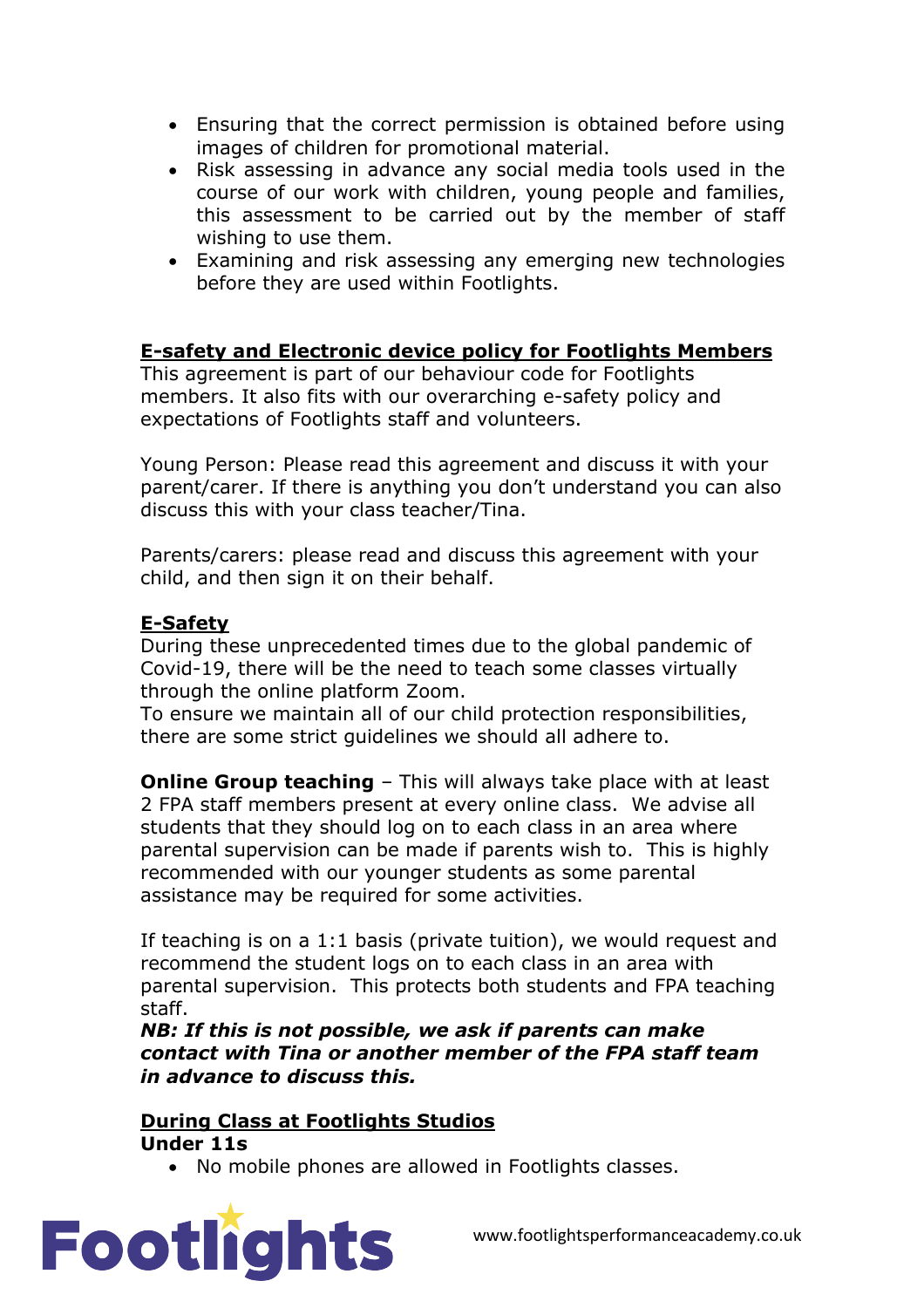- If you have a mobile phone it should be switched off and left in your bag for the duration of the class or left at home.
- Phones should remain off during break times

#### **Age 11+**

- Mobile phones/ Electronic Devices should be kept on silent and in bags during Footlights class time.
- If the Footlights teacher allows you to use your phone/ electronic device to support your learning at Footlights eg – searching song lyrics, recording vocal parts then you may use your phone for this.

You must not;

- Post photographs or videos of other members or staff to any social media pages without receiving prior permission.
- Photograph or video anyone without their knowledge and permission
- Use your phone to access any inappropriate websites or apps that are not beneficial for your learning at Footlights.
- During breaks mobile phones can be used for leisure time however the usage policy must still be followed.
- If this policy is not followed then the bullying and or behaviour code will be addressed.

# **4. Antibullying Policy**

- There is no legal definition of bullying. However it's usually defined as behaviour that is:
	- o Repeated
	- o Intended to hurt someone either physically or emotionally
	- o Often aimed at certain groups eg, race, religion, gender, sexual orientation.
- One person or a group can bully others;
- Bullying can occur either face to face between individuals or groups or online, using information technology, such as computers or mobile phones.

The purpose of this policy is:

- To prevent bullying from happening in Footlights as much as possible.
- If any bullying does happen, to make sure it is stopped as soon as possible and those involved get the support they need.
- To provide information to all staff, volunteers, children and their families about what we should do to prevent and deal with bullying.

We will seek to prevent bullying by:

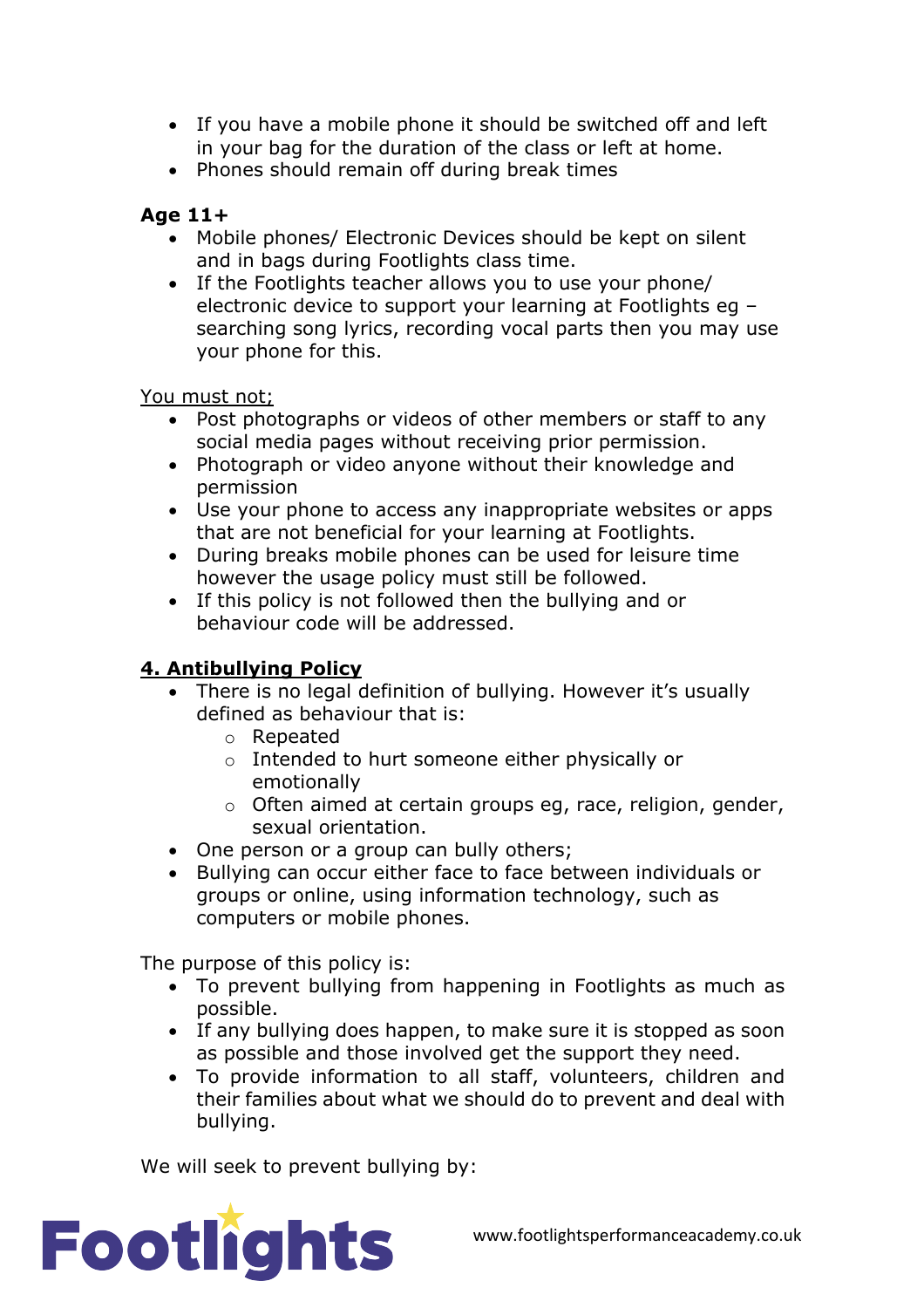- 1. Developing a code of behaviour that sets out the do's and don'ts in terms of how we expect everyone who is involved in footlights to behave.
- 2. Developing a new member's welcome policy that will help Footlights attract members from diverse groups.
- 3. Developing a plan that describes how we welcome new members and help them to settle in.
- 4. Holding regular discussions with staff, volunteers and young people who attend Footlights to ensure they understand our anti-bullying policy. These discussions will focus on;
	- a. Group members responsibilities to look after each other.
	- b. Practicing skills such as listening to others.
	- c. Respecting the fact we are all different.
	- d. Making sure that no one is without friends.
	- e. Dealing with problems in a positive way.
	- f. Checking that the anti-bullying measures are working well.
- 5. Developing a complaints policy and procedure
- 6. Making sure that staff, volunteers, children and young people, and parents and carers have clear information about our antibullying policy, complaints procedure, code of behaviour and anti-bullying procedure.

When bullying occurs we will respond to it by;

- 1. Having a clear anti-bullying procedure in place
- 2. Providing support and training for all staff and volunteers on dealing with all forms of bullying, including racial, sexist, homophobic and sexual bullying
- 3. Addressing the issue from the point of view of the person being bullied, the bully, any bystanders and Footlights as a whole.
- 4. Reviewing the plan developed to address the bullying, in order to ensure that the problem has been resolved;
- 5. Avoiding any punishments that make the individuals concerned seem small, or look or feel foolish in front of others.

#### **Footlights anti-bullying procedure – Information and Guidance for students**

What to do if you are being bullied?

Never keep it to yourself, always tell someone, this can either be someone at Footlights or another key adult. If the bullying is happening at Footlights we will sort it out if it is happening at school or if somewhere else, then we will get other people involved to help to stop it happening.